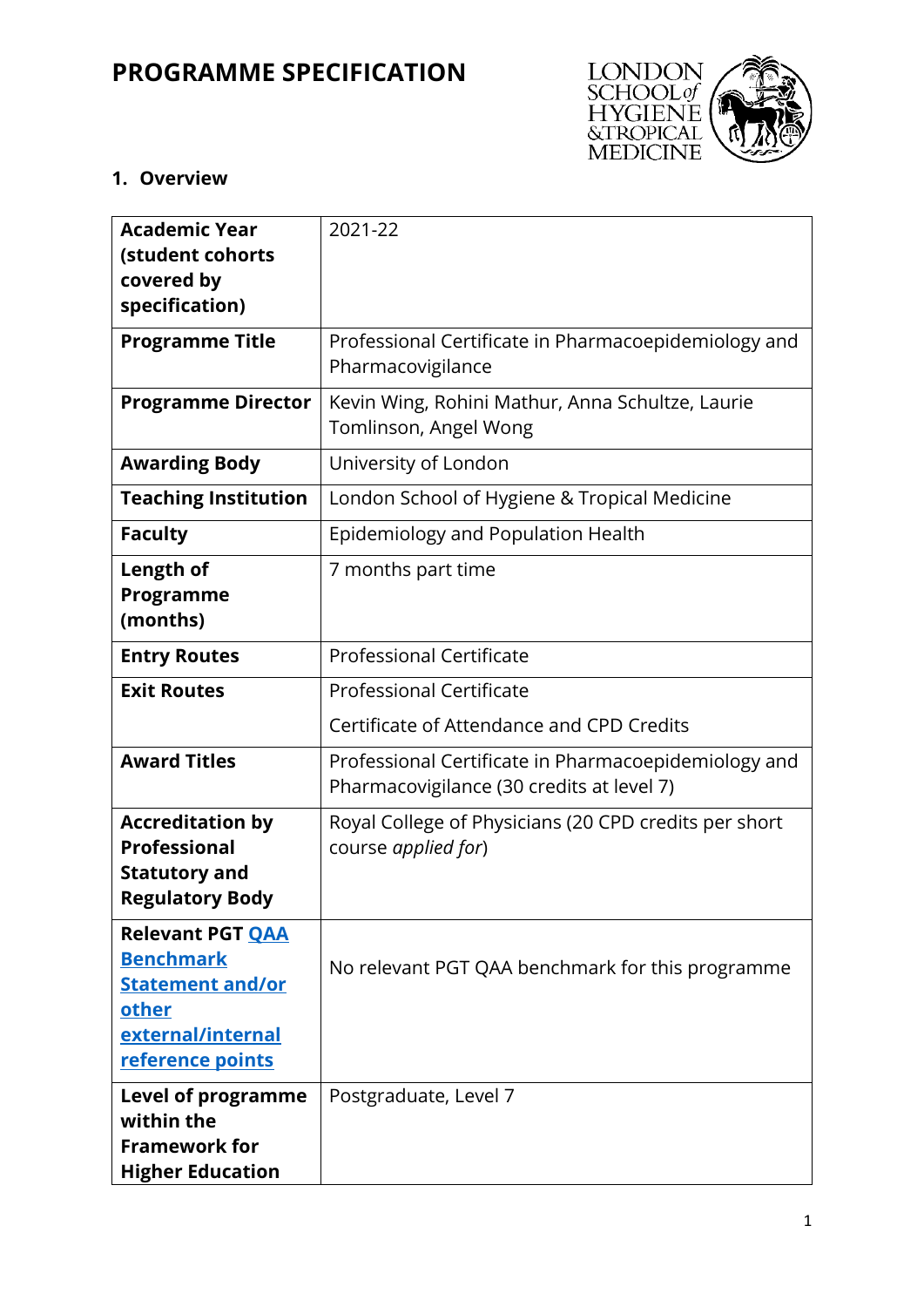| Qualifications                                              |                                                                                                                                                                                                                                                                                                                                                                                                                                                                                                                                                                                                                                                                                                                                                                                                                                                                                                                                                                                                                                                                                                                                                                                                    |    |       |    |
|-------------------------------------------------------------|----------------------------------------------------------------------------------------------------------------------------------------------------------------------------------------------------------------------------------------------------------------------------------------------------------------------------------------------------------------------------------------------------------------------------------------------------------------------------------------------------------------------------------------------------------------------------------------------------------------------------------------------------------------------------------------------------------------------------------------------------------------------------------------------------------------------------------------------------------------------------------------------------------------------------------------------------------------------------------------------------------------------------------------------------------------------------------------------------------------------------------------------------------------------------------------------------|----|-------|----|
| (FHEQ)                                                      |                                                                                                                                                                                                                                                                                                                                                                                                                                                                                                                                                                                                                                                                                                                                                                                                                                                                                                                                                                                                                                                                                                                                                                                                    |    |       |    |
| <b>Total Credits</b>                                        | <b>CATS:</b>                                                                                                                                                                                                                                                                                                                                                                                                                                                                                                                                                                                                                                                                                                                                                                                                                                                                                                                                                                                                                                                                                                                                                                                       | 30 | ECTS: | 15 |
| <b>HECoS Code</b>                                           | 100246;100260; 100270; 101049; 101317                                                                                                                                                                                                                                                                                                                                                                                                                                                                                                                                                                                                                                                                                                                                                                                                                                                                                                                                                                                                                                                                                                                                                              |    |       |    |
| <b>Mode of Delivery</b>                                     | Online synchronous teaching (2021-22 only)                                                                                                                                                                                                                                                                                                                                                                                                                                                                                                                                                                                                                                                                                                                                                                                                                                                                                                                                                                                                                                                                                                                                                         |    |       |    |
| <b>Mode and Period of</b><br><b>Study</b>                   | Part time                                                                                                                                                                                                                                                                                                                                                                                                                                                                                                                                                                                                                                                                                                                                                                                                                                                                                                                                                                                                                                                                                                                                                                                          |    |       |    |
| <b>Cohort Entry Points</b>                                  | Short courses delivered in December, February and<br>April                                                                                                                                                                                                                                                                                                                                                                                                                                                                                                                                                                                                                                                                                                                                                                                                                                                                                                                                                                                                                                                                                                                                         |    |       |    |
| <b>Language of Study</b>                                    | English                                                                                                                                                                                                                                                                                                                                                                                                                                                                                                                                                                                                                                                                                                                                                                                                                                                                                                                                                                                                                                                                                                                                                                                            |    |       |    |
| <b>Re-sit Policy</b>                                        | https://www.lshtm.ac.uk/sites/default/files/academic-<br>manual-chapter-08a.pdf                                                                                                                                                                                                                                                                                                                                                                                                                                                                                                                                                                                                                                                                                                                                                                                                                                                                                                                                                                                                                                                                                                                    |    |       |    |
| <b>Extenuating</b><br><b>Circumstances</b><br><b>Policy</b> | https://www.lshtm.ac.uk/sites/default/files/academic-<br>manual-chapter-07.pdf                                                                                                                                                                                                                                                                                                                                                                                                                                                                                                                                                                                                                                                                                                                                                                                                                                                                                                                                                                                                                                                                                                                     |    |       |    |
| Programme<br><b>Description</b>                             | The global health challenge of maximising drug safety<br>yet maintaining public confidence has become<br>increasingly complex. Pharmaceutical companies are<br>required to employ named members of staff<br>responsible for pharmacovigilance. NGOs need to<br>have confidence that the medicines and products that<br>they provide to communities are both effective and<br>safe. Health authorities grapple with the need to<br>provide quality care whilst containing a burgeoning<br>drug budget. Regulatory authorities must balance the<br>potential benefits of new drugs with varying levels of<br>suspicion of their potential harm.<br>This intensive modular course in<br>pharmacoepidemiology and pharmacovigilance<br>addresses the increasing need for well-informed<br>professionals to work in all areas related to the<br>assessment of drug safety and risk-benefit of drug<br>use. It is an introductory course and should meet the<br>needs of a wide variety of individuals. The variety of<br>backgrounds and the knowledge possessed by<br>lecturers ensures that the course has a sound mixture<br>of the theoretical and the practical issues surrounding<br>drug safety. |    |       |    |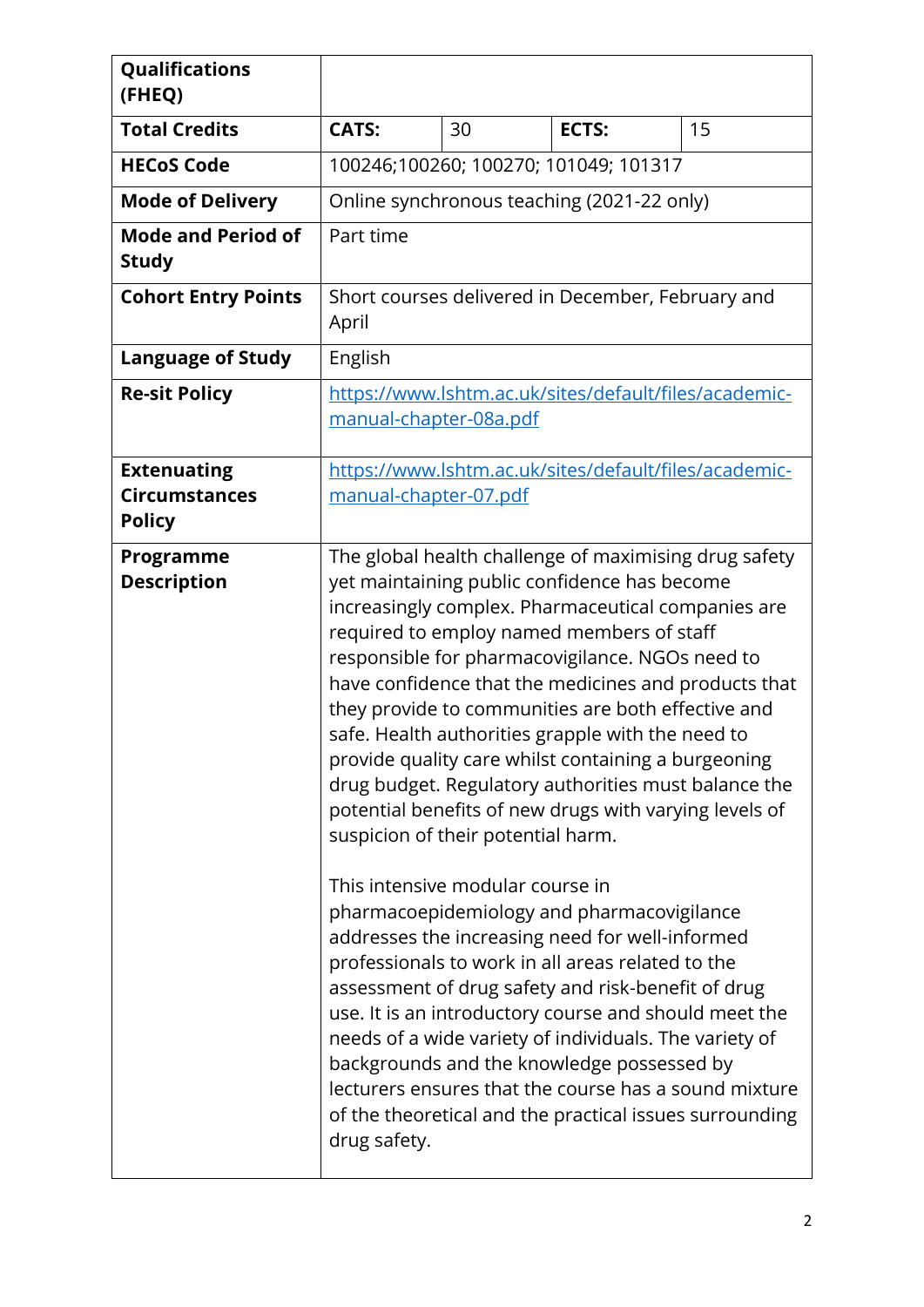|                                                                                        | This course is now being offered in a modular format<br>across three short courses and delivered via online<br>synchronous teaching. Short course 1 covers<br>'Introduction to Pharmacoepidemiology', Short course<br>2 covers 'Introduction to Pharmacovigilance' and Short<br>course 3 covers 'Intermediate Pharmacoepidemiology<br>& Pharmacovigilance'. Students can either apply for all<br>three short courses (with or without assessment), or<br>alternatively to any selection of the individual courses<br>(without assessment). Students who complete all<br>three short courses and the assessment within one<br>academic year will be awarded a Professional<br>Certificate (30 credits). |
|----------------------------------------------------------------------------------------|--------------------------------------------------------------------------------------------------------------------------------------------------------------------------------------------------------------------------------------------------------------------------------------------------------------------------------------------------------------------------------------------------------------------------------------------------------------------------------------------------------------------------------------------------------------------------------------------------------------------------------------------------------------------------------------------------------|
| <b>Date of Introduction</b><br>of Programme<br>(month/year)                            | November 2006                                                                                                                                                                                                                                                                                                                                                                                                                                                                                                                                                                                                                                                                                          |
| Date of production /<br>revision of this<br>programme<br>specification<br>(month/year) | November 2021                                                                                                                                                                                                                                                                                                                                                                                                                                                                                                                                                                                                                                                                                          |

## **2. Programme Aims & Learning Outcomes**

# **Educational aims of the programme**

The aim of the programme – consistent with LSHTM's mission to improve health worldwide – is to equip students with a thorough understanding of the concepts and practice of pharmacoepidemiology and pharmacovigilance.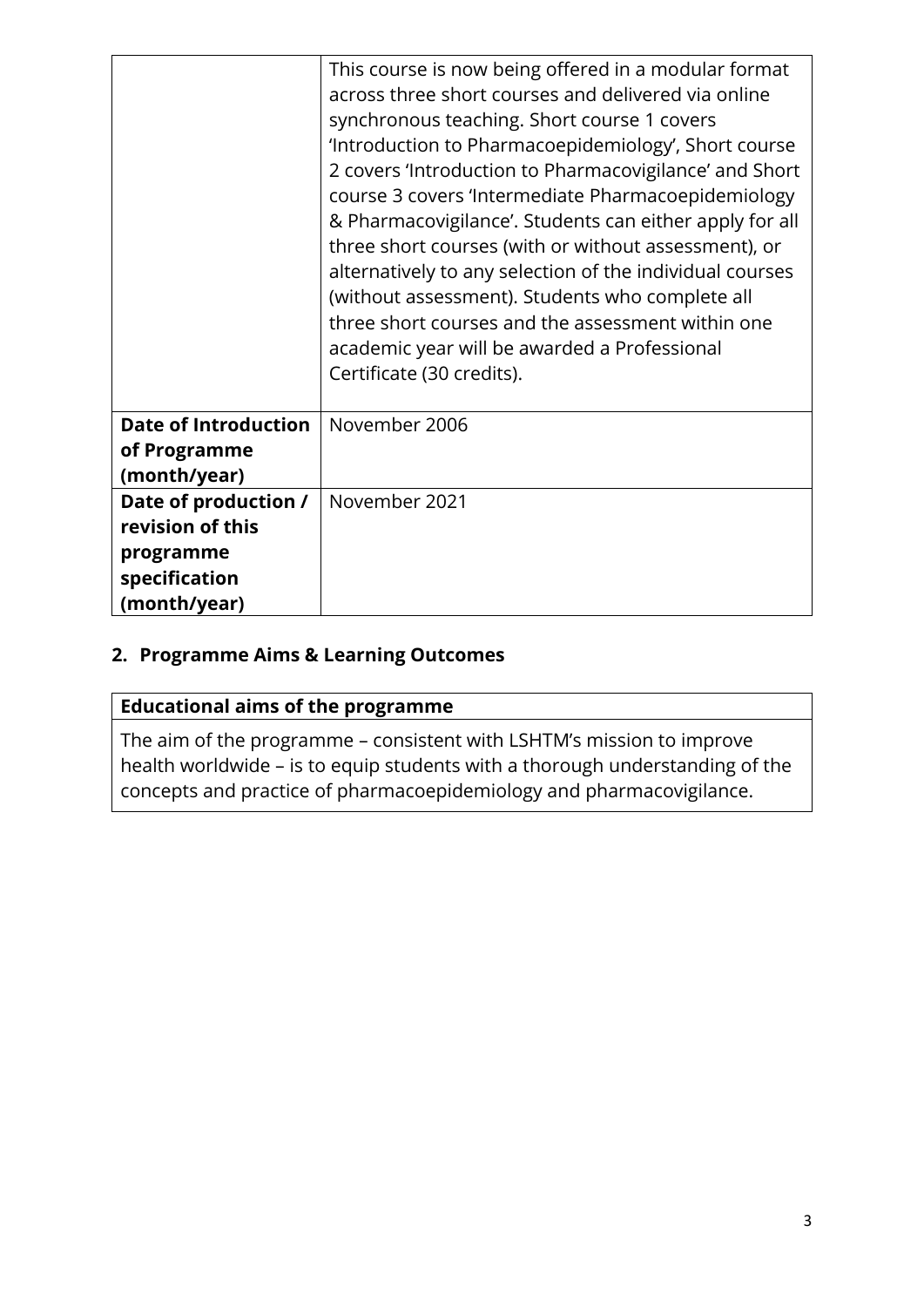# **Programme Learning Outcomes**

By the end of the three courses, students should be able to:

# **Short course 1 and 3:**

- i) Describe the main study designs used in pharmacoepidemiology and their strengths and weaknesses.
- ii) Demonstrate an understanding of the epidemiological and statistical theory underpinning the conduct, analysis, reporting and interpretation of epidemiological studies.

Critically assess the results of pharmacoepidemiology studies, including the study question, study design, methods and conduct, statistical analyses and interpretation.

iii) Appraise meta-analyses and studies using multiple data sources or study designs

## **Short course 2 and 3:**

- iv) Demonstrate an understanding of the legislation and regulations for pharmacovigilance and pharmacoepidemiology activities in the UK and internationally.
- v) Gain a thorough understanding and reflect critically upon the role of spontaneous reporting in pharmacovigilance.
- vi) Critically apply understanding the key principles of Health Technology Appraisal.
- vii) Apply pharmacoepidemiology evidence to decision making, risk management planning and responses to adverse drug events

#### **Teaching and Learning Strategy**

The programme will be taught online through lectures and small group practicals. All elements of the programme have specific learning objectives, with content designed to help students achieve these outcomes. Students are expected to learn through both directed and self-directed study.

#### **Assessment Strategy**

During the course there are a number of formative assessments such as interactive workshops. These assessments aim to monitor the study progress of the students; therefore, they do not contribute to the final mark of the course.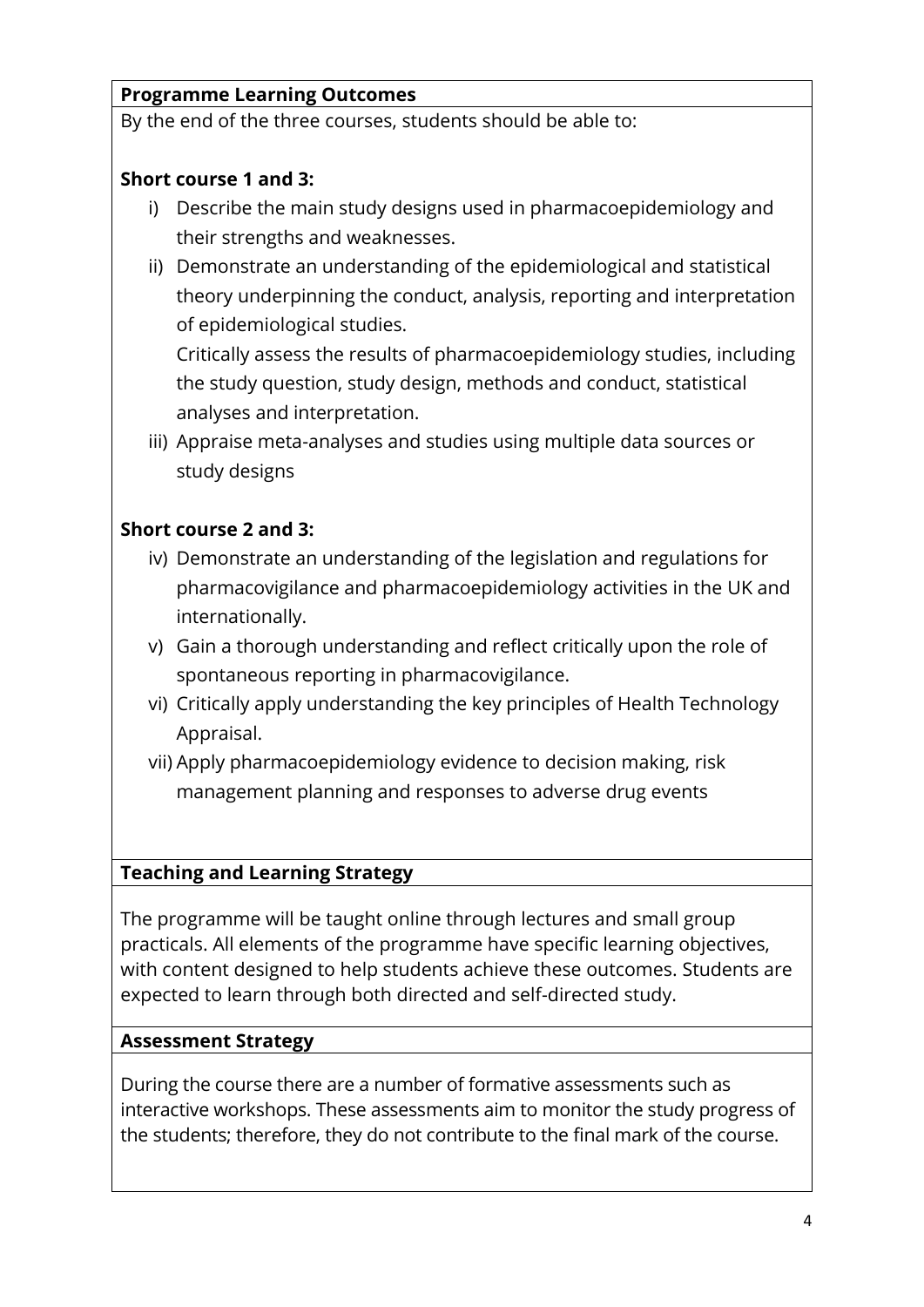The summative assessment is conducted via an unseen written examination and a project.

The unseen written examination comprises two parts – one short-answer examination (75% of the unseen examination grade) and one multiple-choice examination (25% of the unseen examination grade). This examination will comprise 60% of the final mark for the Certificate.

The project will make up 40% of the final mark for the Certificate. The project report will be judged on the students' appreciation of the issues, their ability to make a critical evaluation of the evidence, and the appropriateness and justification of their recommendations.

Both the unseen examination and the project need to be passed in order to pass the Professional Certificate.

# **3. Programme Structure and features, modules, credit assignment and award requirements**

| <b>Full-time Masters</b> | Term 1 | Term 2 | Term 3 | <b>Total Credits</b> |
|--------------------------|--------|--------|--------|----------------------|
| Compulsory Modules       |        |        |        | 30                   |
| Recommended Modules      |        |        |        | N/A                  |
| Projects                 |        |        |        | N/A                  |

| <b>Term</b>     | <b>Module</b><br>Code | <b>Module Title</b>                                                                 | <b>Module Type</b><br>(compulsory or<br>recommended) | <b>Credits</b><br>(CATS) | <b>Contact</b><br>hours |
|-----------------|-----------------------|-------------------------------------------------------------------------------------|------------------------------------------------------|--------------------------|-------------------------|
| 1, 2<br>and $3$ | n/a                   | Professional<br>Certificate in<br>Pharmacoepidemio<br>logy and<br>Pharmacovigilance | Compulsory                                           | 30                       | 84                      |

## **4. Entry Requirements**

#### **Criteria for admission**